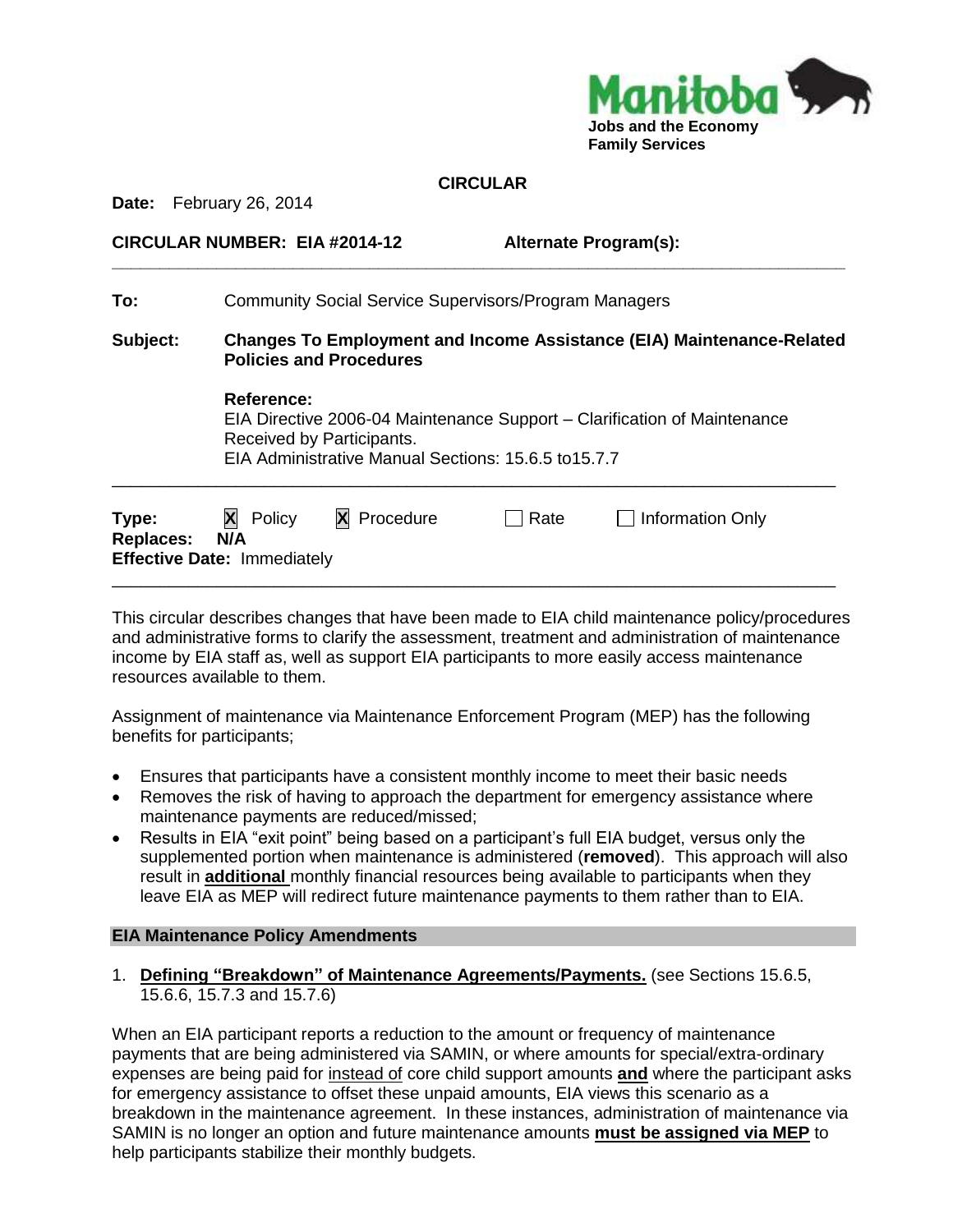## **2. Child Support Recalculation Service** (see Section 15.7.10)

For participants with formal support orders who wish to have amounts payable revisited, Manitoba Justice also offers a **Child Support Recalculation Service.** The service removes the need to formally approach the courts by recalculating certain child support orders at regular intervals, based on updated income information of the creditor and/or debtor (where both live in Manitoba).

To be eligible for recalculation, amounts payable in the support order must be based on the *Child Support Guidelines* tables and must include a recalculation clause. If not, participants will need to apply to the courts to formally amend the child support amounts payable in the support order.

Recalculations are provided free of charge. However, participants may be responsible for a \$35 fee to file the recalculated order with the Court Registry. Participants are to pay this fee out of exempted sources of income and may bring the receipt to their EIA office for re-imbursement. If the participant does not have the funds for the fee, EIA may provide these amounts and request that a receipt be produced confirming payment.

The Child Support Recalculation Service contact information is as follows:

201 – 373 Broadway Winnipeg MB R3C 4S4 Telephone: 204-945-2293 Fax: 204-948-2423 Toll-free: 1-800-282-8069 (ext. 2293) Email: [csrs@gov.mb.ca](mailto:csrs@gov.mb.ca) <http://www.gov.mb.ca/justice/family/law/recalculation.html>

**3. Termination of Assignment/Enforcement at EIA Exit Point** (See Section 15.7.6 and 15.7.7)

At the point where financial resources result in participants receiving a \$0 monthly benefit (i.e., reaching "exit point') and where this income is likely to continue, it is important that staff speak to participants, to discuss the benefits of closing the EIA file immediately, rather than keeping the EIA case file open into subsequent months to confirm that sufficient income has continued. This approach will enable participants to apply for low income supplements (e.g. Manitoba Child Benefit, etc.) which cannot be accessed if they have an active EIA file. Terminating the assignment in a timely manner will also result in the immediate redirection of future maintenance amounts to the participants and provide them with another monthly financial resource to help them remain independent of income assistance.

Staff are to terminate the EIA-MEP assignment effective the last day of the month in which actual financial benefits are received, not the date in which the case will actually close. This will ensure that MEP redirects the full value of the next month's maintenance payments to the participant and not to EIA.

#### **New EIA Maintenance-Related Administrative Forms**

To help staff to complete EIA-MEP maintenance-related administrative processes in a consistent and timely manner and allow participants to access available maintenance resources, the following maintenance-related forms have been developed.

### **1. EIA Standardized Family Maintenance Plan** (see attached)

The standardized Family Maintenance Plan (FMP) assessment form assists staff to better understand the participants' maintenance-related circumstances and how this financial resource is to be treated by the department. This form must be completed on all files where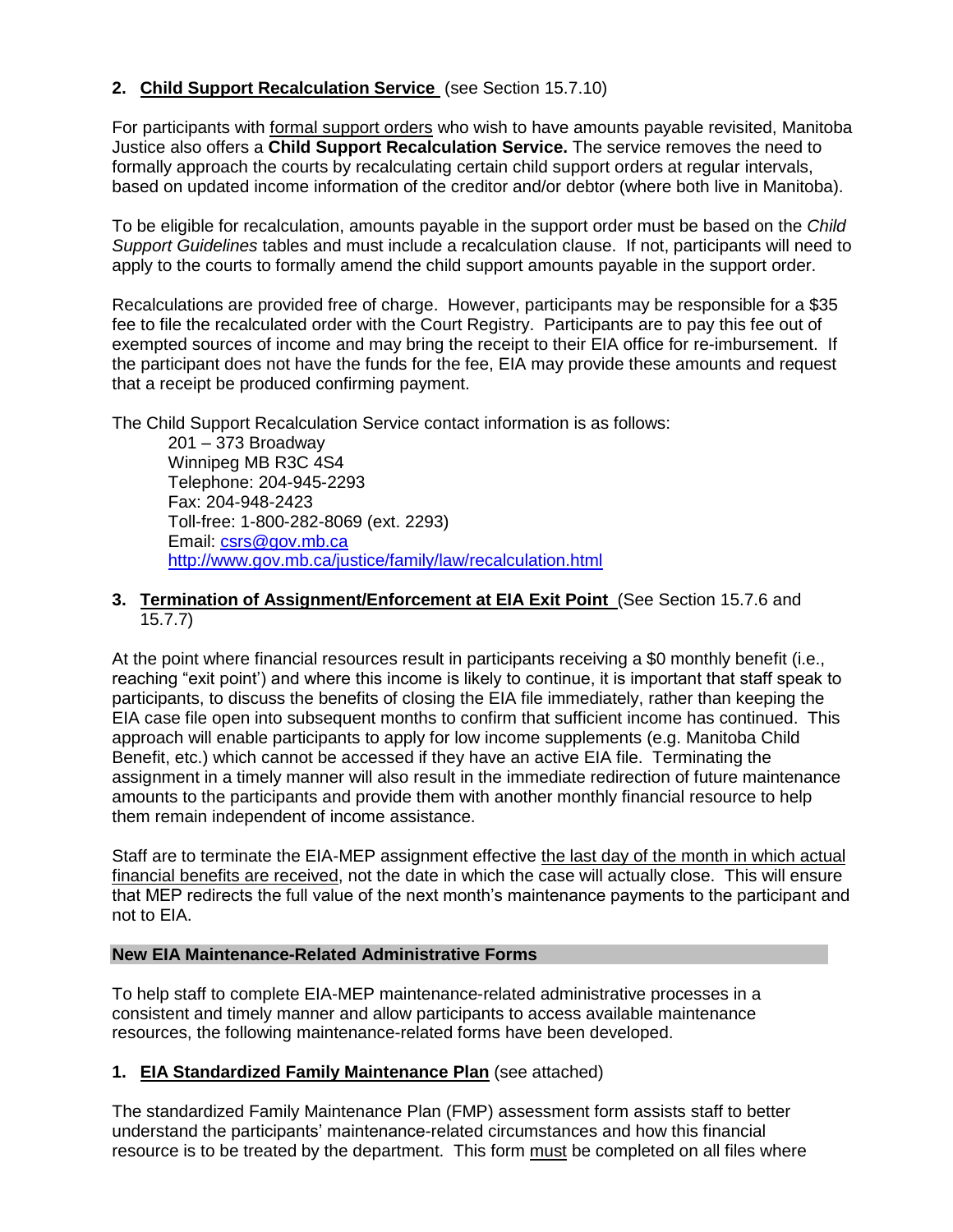one of the biological (non-custodial) parents is not on the EIA file, or where a dependent child is added to the parents' EIA file.

For participants who are currently receiving maintenance, the FMP prompts staff to confirm the type of child support being received (i.e. court-ordered support order, private agreement) and if these amounts are assigned with MEP. It also helps staff identify if any payment issues are evident that could require the assignment of maintenance with MEP.

The FMP also provides a series of prompts to establish if participants will be obligated to pursue maintenance or if their circumstances warrant a temporary or permanent waiver. While staff will have the authority to temporarily waive the pursuit of maintenance, any consideration of permanent waivers **must** be discussed and approved by the EIA.

### **2. Assignment of Support/Support Arrears and Enforcement Form** (see attached)

This form consolidates the information previously collected via the *Assignment of Support/Support Arrears*, *Statutory Declaration* and *Termination of Assignment* forms. It also reflects the new language being used by MEP to identify the maintenance recipient (i.e. "Creditor" – formerly Payee) and the person with the obligation to pay maintenance (i.e. "Debtor" – formerly Payor).

The longstanding *Statement By Director* form and the *Notification of Assignment/Notification of Termination* forms (used to notify the Debtor of the MEP assignment or termination) are no longer applicable due to EIA's maintenance-related policy changes as well as automated measures incorporated into MEP's new database.

For participants with MEP assignments completed using old assignment of benefit forms, staff are to use the new *Assignment of Support/Support Arrears and Enforcement* form to terminate these assignments. Staff need only complete the "Creditor Information", "Debtor Information" and "Termination of Assignment/Enforcement" sections and forward this form along with a copy of the original assignment of benefit form to MEP for processing.

# **3. Assignment of Support Arrears Appendix** (see attached)

This form is a supplement to the *Assignment of Support/Support Arrears and Enforcement* form and is used only when there is insufficient space on the principal assignment form to list the dates and amounts of missed or reduced maintenance payments. This form must accompany a fully completed *Assignment of Support/Support Arrears and Enforcement*

### **4. EIA Termination of MEP Assignment of Benefits Calculation Sheet** (see attached)

This document will help staff calculate the correct amount of assigned benefits to be returned to the department by MEP when participants start receiving EIA benefits at levels lower than amounts assigned via MEP. This will also ensure that any balance remaining after the EIA recovery is redirected to the Creditor once the maintenance assignment is formally terminated.

# **5. Private Support Agreement Form** (see attached)

The Private Support Agreement template has been designed for EIA participants without formal, court-ordered support orders, or those with private agreements that are not enforceable by MEP. This new form also includes an enforcement clause (i.e. "MEP clause") that will allow the private agreement to be assigned with MEP in the event of maintenance payment breakdowns. Staff do not need to complete this template. It is intended for the EIA participant parent to complete/sign with the debtor parent and return it to the department for inclusion with the EIA hard-copy file.